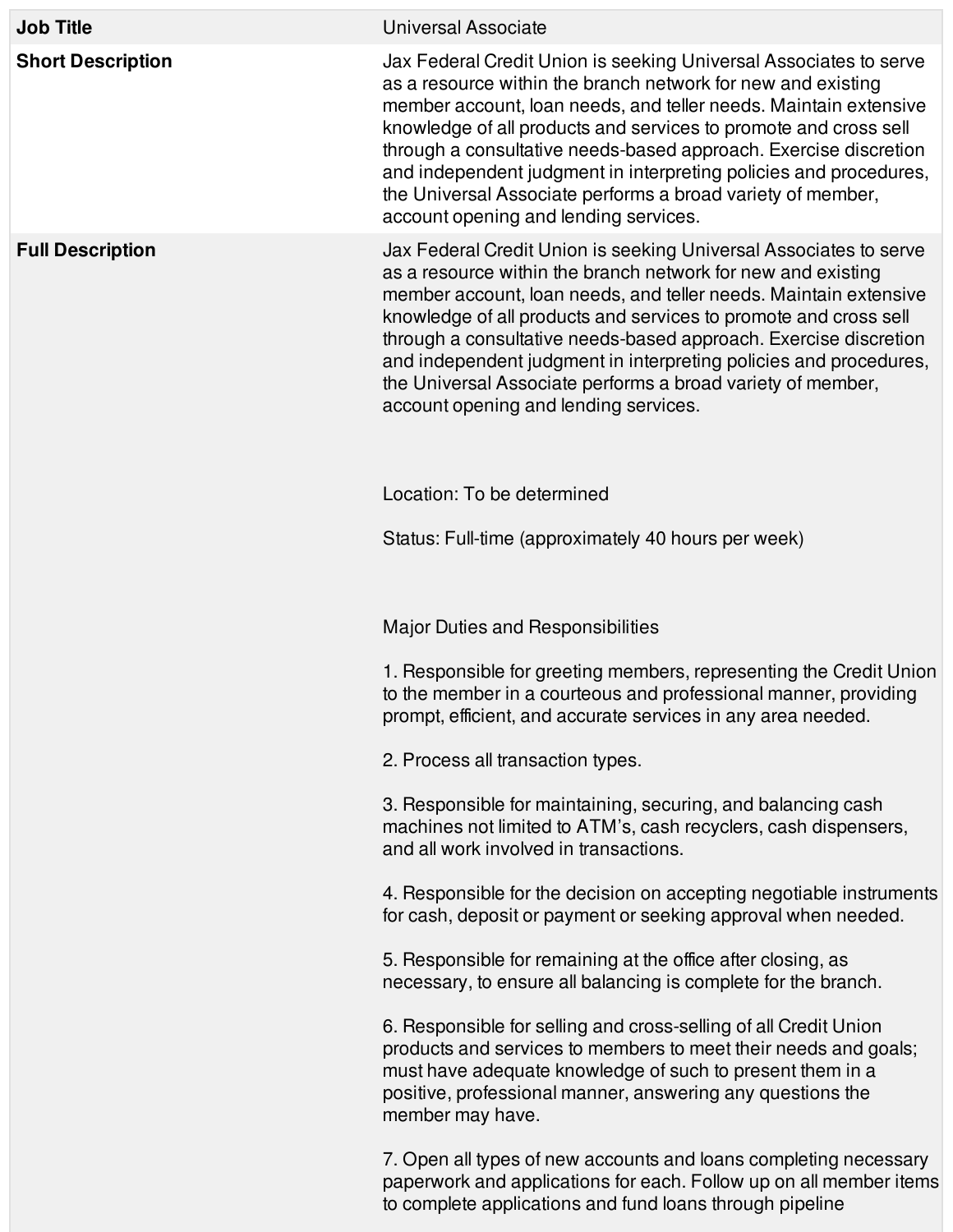management.

8. Thoroughly knowledgeable on all electronic products and services and possess the ability to competently explain and assist members in the setup and use. Advocate for these Credit Union products and services and encourage usage.

9. Conduct loan interviews and obtain all new or updated credit history, financial data, and any information necessary for a sound loan decision. Looks for opportunities to refinance current debt and assists the member in reaching their goals.

10. Knowledgeable of the Credit Union's loan policies and rates.

11. Verify that all paperwork necessary to act on a loan is complete and available to underwriters.

12. Verify that all ratios are within guidelines of the Credit Union.

13. Able to explain and sell all payment protection and mechanical breakdown insurance products so that the member realizes the benefit of the product.

14. Assist members with service inquiries that include debit cards, fraud and dispute request, stop payments, unauthorized ACH request, deposit product rate reviews, name record file maintenance items, online banking and IRA withdrawals and maintenance.

15. Strives to exceed all service and sales standards as defined by the Credit Union.

16. Advocates for the Credit Union and its services to members and nonmembers in the community to help grow membership and deepen relationships.

17. Participates in Credit Union sponsored community events.

18. Maintain a positive team environment by cooperating willingly with other employees who request assistance and requesting assistance also if needed.

19. Perform other duties as assigned.

Minimum Performance Standards

1. All members are to be greeted in a prompt, courteous, and professional manner and welcomed to the Credit Union office; along with meeting other defined Credit Union service standards.

2. A Universal Associate should effectively listen to solve member problems and serve their needs.

3. A Universal Associate should onboard and follow up with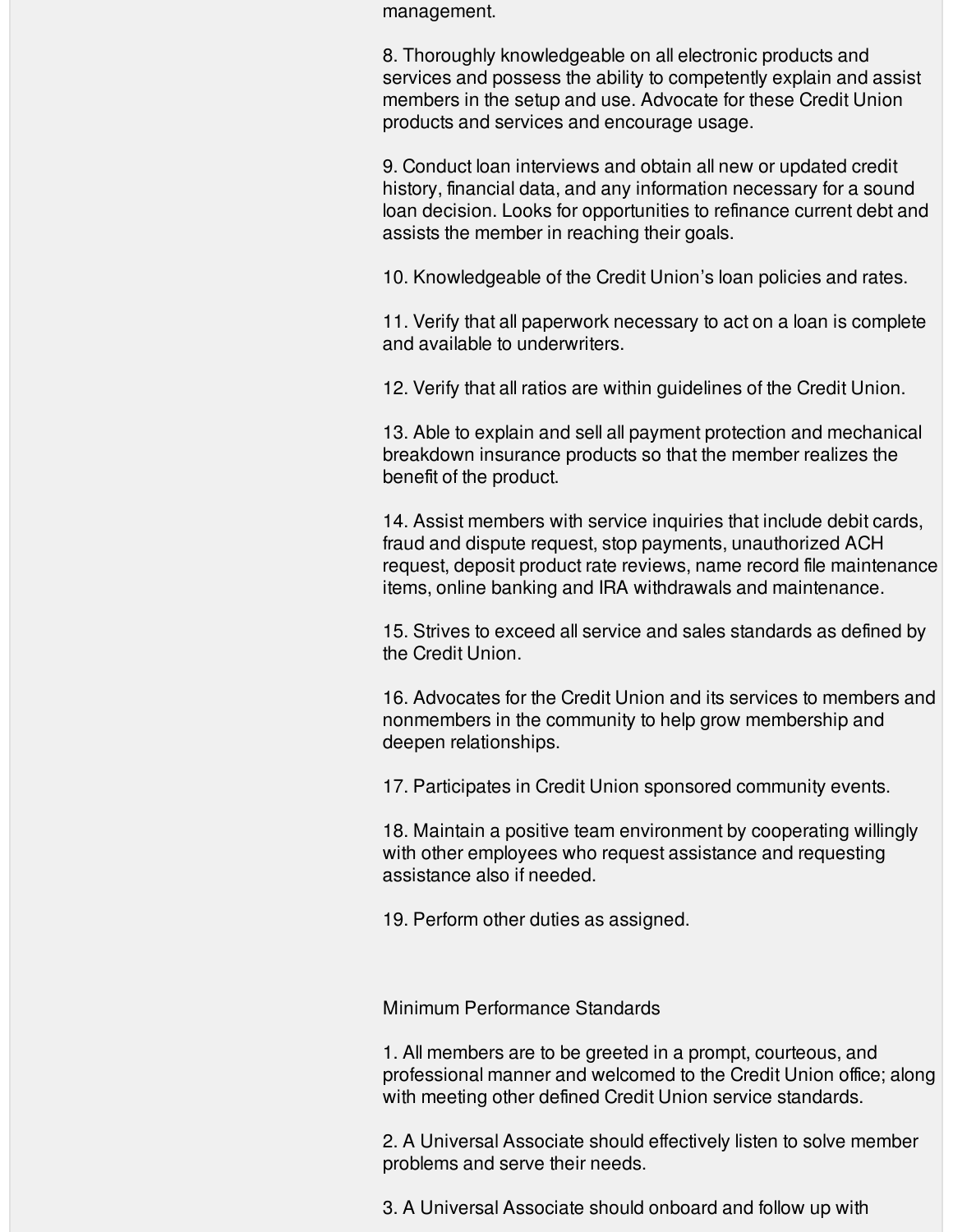members as defined by the Credit Union.

4. A Universal Associate should thoroughly and professionally explain the feature and benefits of all Credit Union products and offer top notch service as measured by the established service quality standards. (shopsShops and surveys)

5. A Universal Associate should ensure that all consumer loan applications are acted upon the same day if possible, or no later than the next day.

6. Associate should ensure that all loan related imaging is maintained daily.

7. It is the Associate's responsibility to meet or exceed maintain sales goals and service standards at an acceptable level as established by the Credit Union and measured by sales results on associate scorecard.

8. Maintain acceptable sales and service performance standards as measured by mystery shops, scored observations and coaching sessions.

9. Associate should strive to exceed assigned referral goals assigned. (Product, Mortgage/Business, Investment)

10. Readiness to take proactive action to influence events or achieve goals. (Making outbound sales calls)

11. The associate is required to follow the attendance guidelines outlined in the Associate Handbook, arriving at work on or before the scheduled work time.

12. The Associate is required to follow all policies and procedures established by the credit union.

Knowledge and Skills **Experience** Six months to two years of similar or related experience. Must maintain required insurance licenses.

Education/Certifications/Licenses A high school degree or GED is required.

Interpersonal Skills

A significant level of trust and diplomacy is required, in addition to normal courtesy and tact. Work involves extensive personal contact with others and/or is usually of a personal or sensitive nature. Work may involve motivating or influencing others. Outside contacts become important and fostering sound relationships with other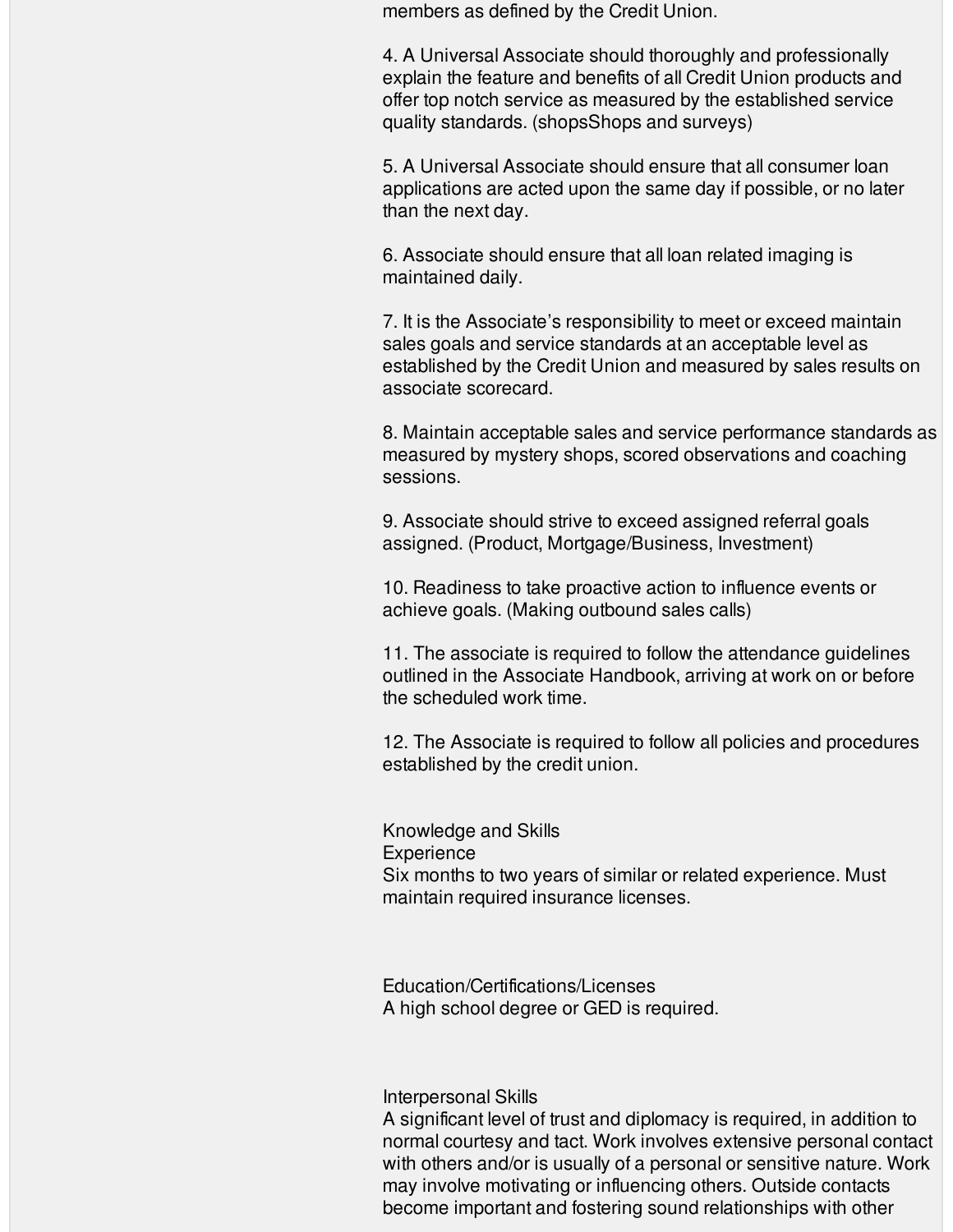entities (companies and/or individuals) becomes necessary.

## Other Skills

Able to operate a 10-key calculator, typewriter, and computer keyboard. Proficient in Microsoft products. The ability to learn new systems and adapt quickly to changing technology Valid drivers license is required.

## ADA Requirements

Physical Requirements

Is able to bend, sit, and stand in order to perform primarily sedentary work with limited physical exertion and occasional lifting of up to 10 lbs. Must be capable of climbing / descending stairs in an emergency situation. Must be able to operate routine office equipment including computer terminals and keyboards, telephones, copiers, facsimiles, and calculators. Must be able to routinely perform work on computer for an average of 6-8 hours per day, when necessary. Must be able to work extended hours or travel off site whenever required or requested by management. Must be capable of regular, reliable and timely attendance.

## Working Conditions

Must be able to routinely perform work indoors in climate-controlled shared work area with minimal noise.

## Mental and/or Emotional Requirements

Must be able to perform job functions independently or with limited supervision and work effectively either on own or as part of a team. Must be able to read and carry out various written instructions and follow oral instructions. Must be able to complete basic mathematical calculations, spell accurately, and understand computer basics. Must be able to speak clearly and deliver information in a logical and understandable sequence. Must be capable of dealing calmly and professionally with numerous different personalities from diverse cultures at various levels within and outside of the organization and demonstrate highest levels of customer service and discretion when dealing with the public. Must be able to perform responsibilities with composure under the stress of deadlines / requirements for extreme accuracy and quality and/or fast pace. Must be able to effectively handle multiple, simultaneous, and changing priorities. Must be capable of exercising highest level of discretion on both internal and external confidential matters.